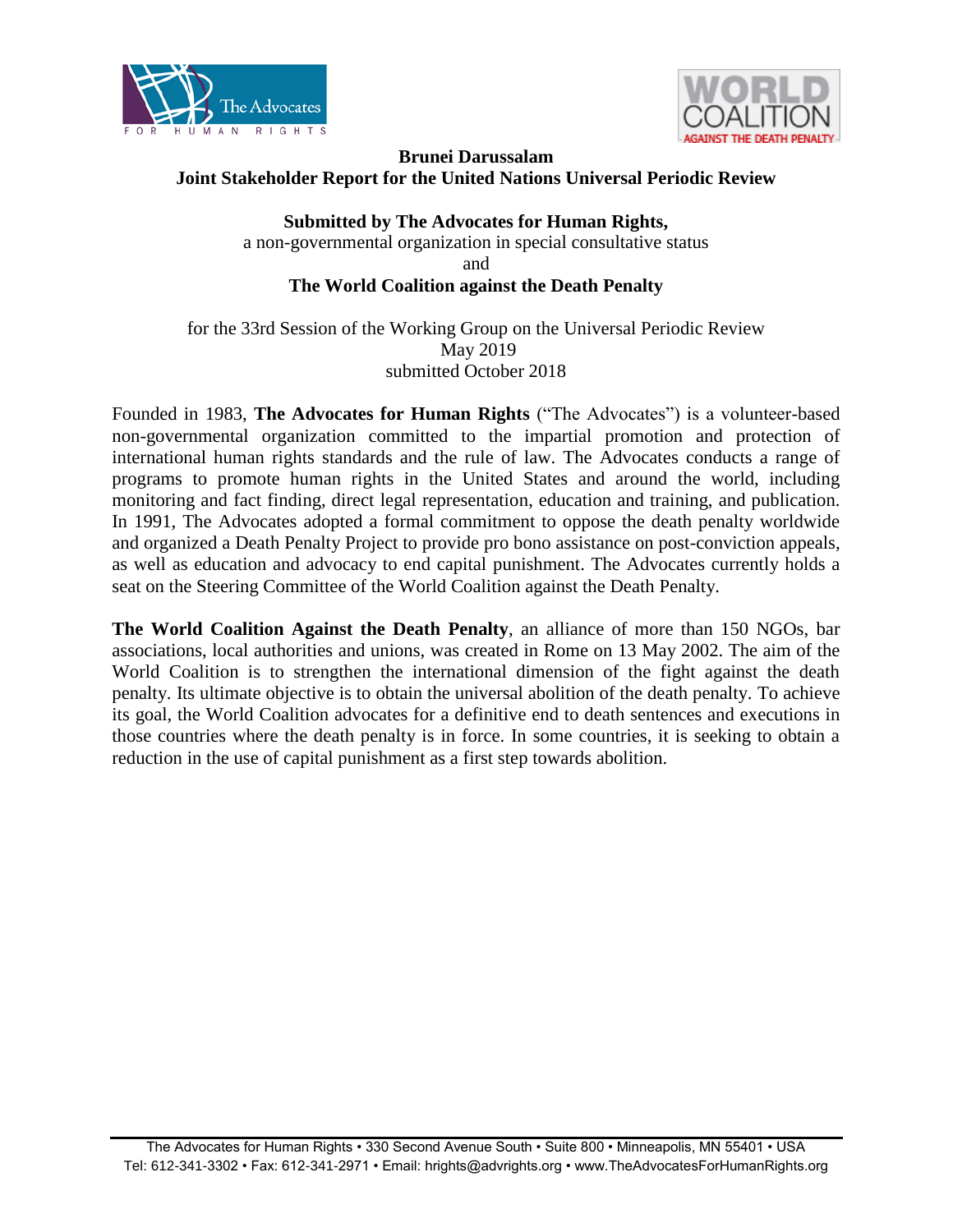#### **EXECUTIVE SUMMARY**

- 1. Brunei Darussalam is a *de facto* abolitionist State having no reported executions since 1957. Since the last UPR in 2014, however, Brunei Darussalam has begun implementation of Syariah Penal Code Order, 2013 which is to be implemented in three phases. Phase 3 of the Syariah Penal Code Order, 2013 calls for a mandatory death penalty by stoning for many ordinary crimes, including crimes which do not result in death. At present, Brunei Darussalam has delayed the implementation of this third phase.
- 2. Despite not carrying out any executions since 1957, courts in Brunei Darussalam continue to sentence people to death by hanging. Since the last UPR in 2014, two people have been sentenced to death, one for murder and one for a drug offense. Both are foreign nationals.
- 3. In 2015, Brunei Darussalam became a signatory to the Convention Against Torture but has not yet ratified it. Brunei Darussalam is not a State Party to the International Covenant on Civil and Political Rights or ICCPR-OP2.

# **I. BACKGROUND AND FRAMEWORK**

## **A. 2014 Universal Periodic Review**

*Recommendations to implement an official moratorium and abolish the death penalty*

## **Status of Implementation: Not Accepted, Not Implemented**

4. At the last UPR, Brunei Darussalam was recognized and commended for having a *de facto* moratorium on the death penalty. Eight countries called upon Brunei Darussalam to consider adopting an official moratorium and to pursue permanent abolition of the death penalty.<sup>1</sup> Brunei Darussalam did not accept the recommendations and responded by maintaining the death penalty would remain in its laws and asserting that abolition of the death penalty "is not required by international law."<sup>2</sup>

*Recommendations to abandon legal reforms that would condone torture as a form of punishment*

#### **Status of Implementation: Not Accepted, Partially Implemented**

5. Five countries expressed concern about Syariah Penal Code Order, 2013 which employs stoning as the method of execution and amputation of limbs as a form of corporal punishment, noting the potential violation of international human rights standards regarding torture and cruel, inhuman, or degrading treatment or punishment. These countries recommended Brunei Darussalam delay implementation of the Syariah Penal Code Order, 2013, amend it or withdraw it completely.<sup>3</sup> Brunei Darussalam responded that "the Syariah Penal Code Order 2013 is necessary to strengthen the current criminal law."<sup>4</sup> Brunei Darussalam nonetheless delayed implementing Phase 3 of Syariah Penal Code Order, 2013. 5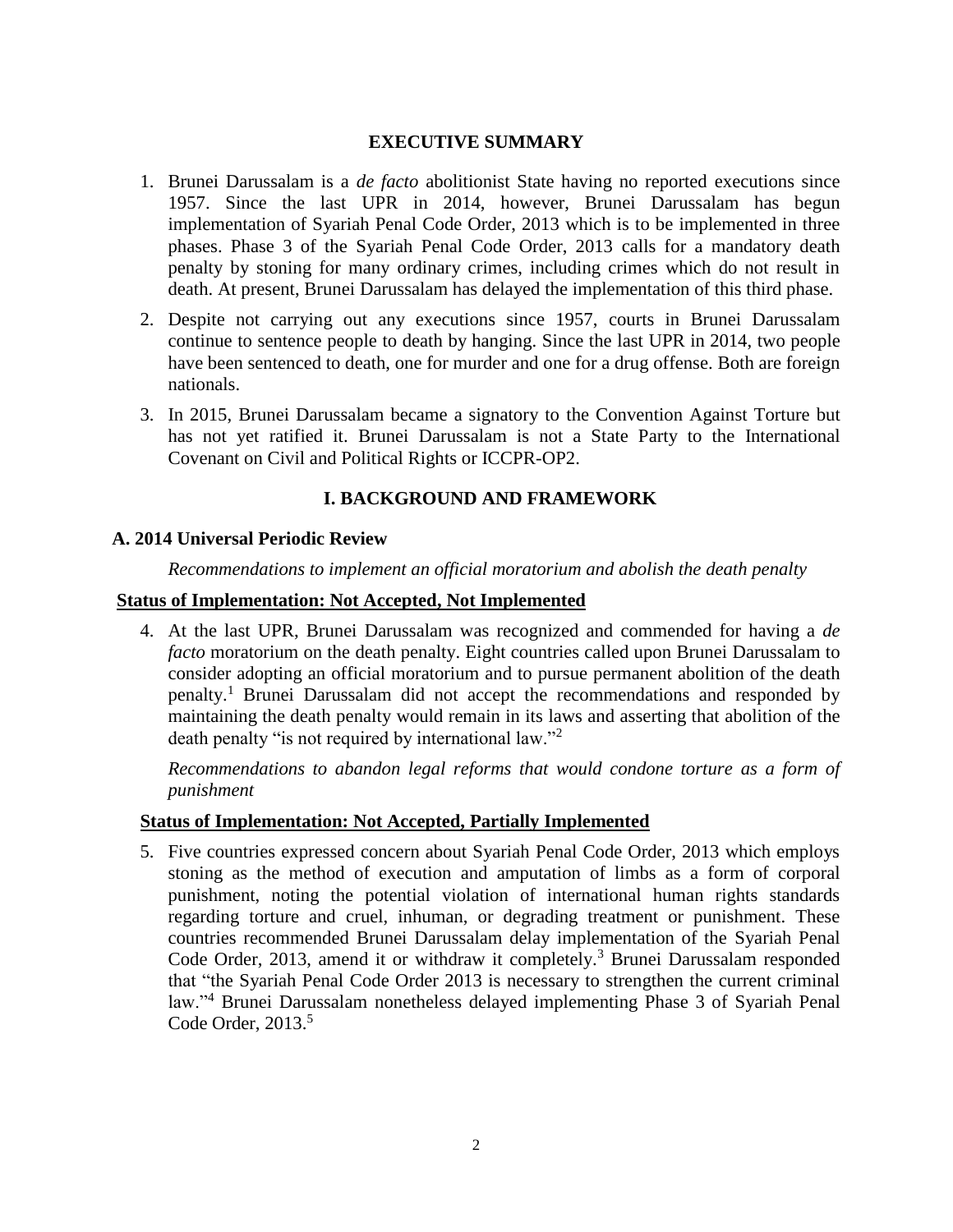# **Status of Implementation: Not Accepted, Not Implemented**

6. Many countries recommended that Brunei Darussalam sign and ratify the ICCPR and the ICCPR-OP2. Brunei Darussalam did not accept nor implement these recommendations.<sup>6</sup>

*Recommendations to ratify the CAT*

## **Status of Implementation: Not Accepted, Partially Implemented**

**7.** Six countries recommended Brunei Darussalam sign and ratify the CAT. Since these recommendations were made in conjunction with requests to sign and ratify the ICCPR and the ICCPR-OP2, Brunei Darussalam noted these recommendations. Nonetheless, in 2015, Brunei Darussalam became a signatory to the CAT. Ratification is still pending.

## **B. Domestic Legal Framework**

## 1. *Legal Basis for the Death Penalty*

- 8. The Laws of Brunei contain various legal provisions which include the death penalty. The crimes which are punishable by death by hanging include: murder, $\frac{7}{7}$  abetting the suicide of a person unable to give legal consent,<sup>8</sup> participation in a gang robbery during which a murder takes place,<sup>9</sup> arson,<sup>10</sup> terrorism-related offenses (including illegal possession of firearms and explosives),<sup>11</sup> kidnapping,<sup>12</sup> drug trafficking and possession of drugs,<sup>13</sup> treason,<sup>14</sup> military offenses,<sup>15</sup> and perjury resulting in the conviction of an innocent defendant charged with a capital offense.<sup>16</sup>
- 9. Under Phase 3 of the Syariah Penal Code Order, 2013, the following crimes would be punishable by death by stoning: adultery, sodomy, rape, apostasy, blasphemy, and insulting Islam.<sup>17</sup>
- 10. Brunei Darussalam is an absolute monarchy under the Sultan of Brunei, Haji Hassanal Bolkiah Mu'izzaddin Waddaulah. The death penalty is mandatory, under the Laws of Brunei Chapter 7 Criminal Procedure Code Chapter XXV, but it is ultimately the Sultan of Brunei's decision as to whether the sentence is carried out. The trial judge forwards the decision and record of the case along with his opinion as to any reasons which should mitigate the death penalty to the Chief Justice who then forwards it to the Sultan of Brunei for the final decision.<sup>18</sup>
- 2. *Use of the Death Penalty in Practice*
	- 11. In practice, Brunei Darussalam has a de facto moratorium on the death penalty; the last execution was in 1957. Brunei Darussalam continues to sentence people to death by hanging. Since the last UPR in 2014, two people have been sentenced to death, one for murder and one for a drug offense. Both are foreign nationals.<sup>19</sup>

# **II. IMPLEMENTATION OF INTERNATIONAL HUMAN RIGHTS OBLIGATIONS**

12. Brunei Darussalam is commended for not carrying out any executions since 1957 and for becoming a signatory to the CAT on September 22, 2015.<sup>20</sup>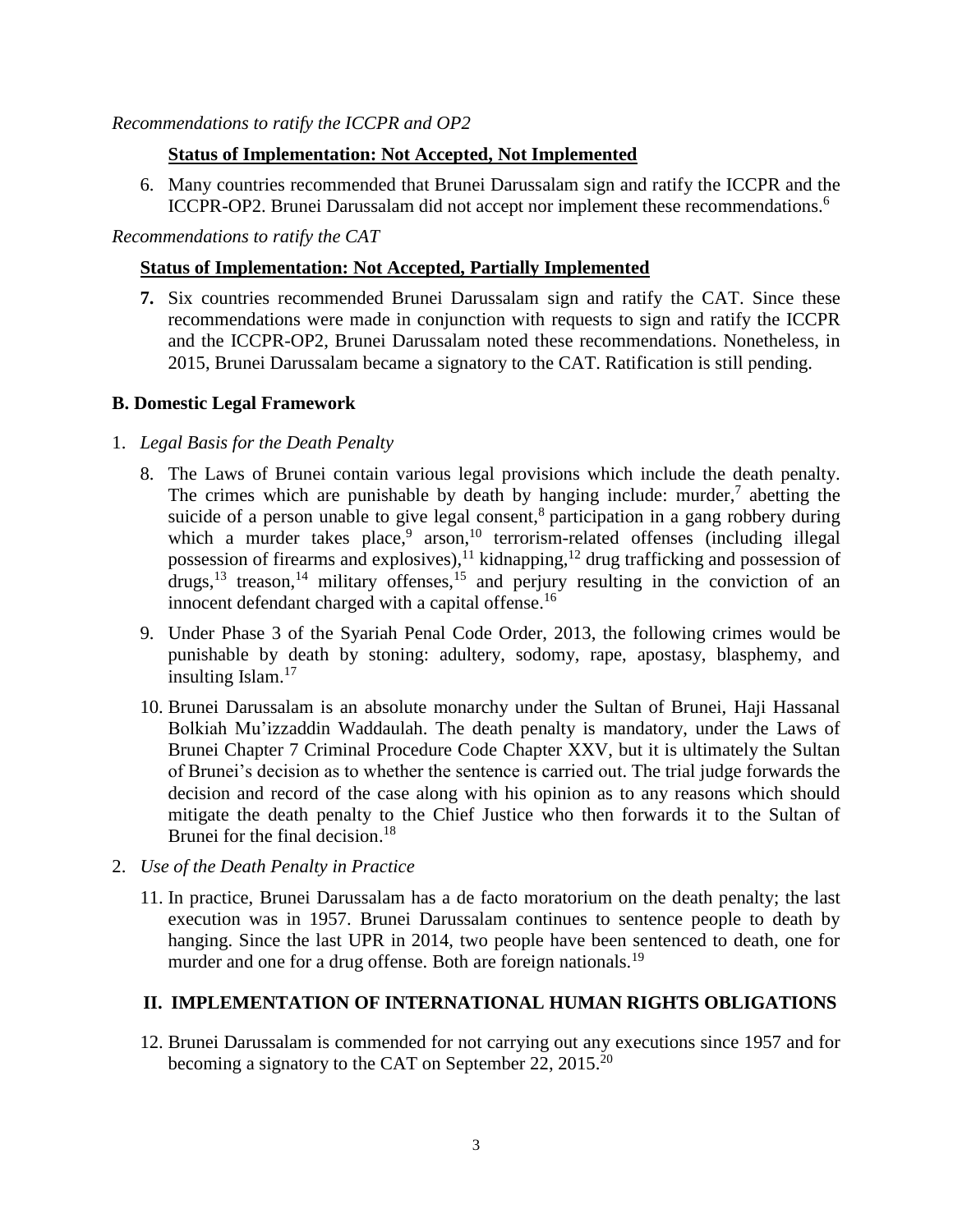13. Nonetheless, Brunei Darussalam courts continue to impose and uphold new death sentences. In 2017, a Malaysian national was sentenced to the mandatory death penalty for drug trafficking. The sentence was upheld by the Court of Appeals.<sup>21</sup> In 2015, a Filipino national was convicted of murder and sentenced to death.<sup>22</sup>

Right or area 12.4. Death penalty

#### **A. Brunei Darussalam does not limit the death penalty to the most serious crimes.**

14. The Laws of Brunei Darussalam do not limit the death penalty to the "most serious crimes" as is the standard under international law. A crime does not have to involve an intentional death to be eligible for the death penalty, and in many instances, a crime does not have to result in death at all and still carries a mandatory death sentence, including crimes such as drug offenses and treason.<sup>23</sup>

## **B. Under Syariah Penal Code Order, 2013, additional crimes are punishable by death by stoning.**

15. Contrary to international human rights standards, adultery, sodomy, rape, apostasy, blasphemy, and insulting Islam are all punishable by death by stoning under Syariah Penal Code Order, 2013.

Right or area 12.5. Prohibition of torture and cruel, inhuman or degrading treatment

#### **A. Stoning as method of death penalty**

16. Under the Syariah Penal Code Order, 2013, the death penalty is carried out by stoning, which is prohibited under international law as it constitutes torture or other cruel, inhuman, or degrading treatment or punishment. $^{24}$ 

#### **B. Amputations as corporal punishment**

17. The Syariah Penal Code Order, 2013 also calls for the amputation of limbs as punishment in violation of the prohibition against torture or other cruel, inhuman, or degrading treatment or punishment. $^{25}$ 

#### **III.RECOMMENDATIONS**

- 18. This stakeholder report suggests the following recommendations for the Government of Brunei Darussalam:
- Immediately adopt a formal moratorium on the death penalty.
- Commute all existing death sentences to terms of imprisonment.
- Ratify the Convention Against Torture.
- Sign and Ratify the International Covenant on Civil and Political Rights and its Second Optional Protocol.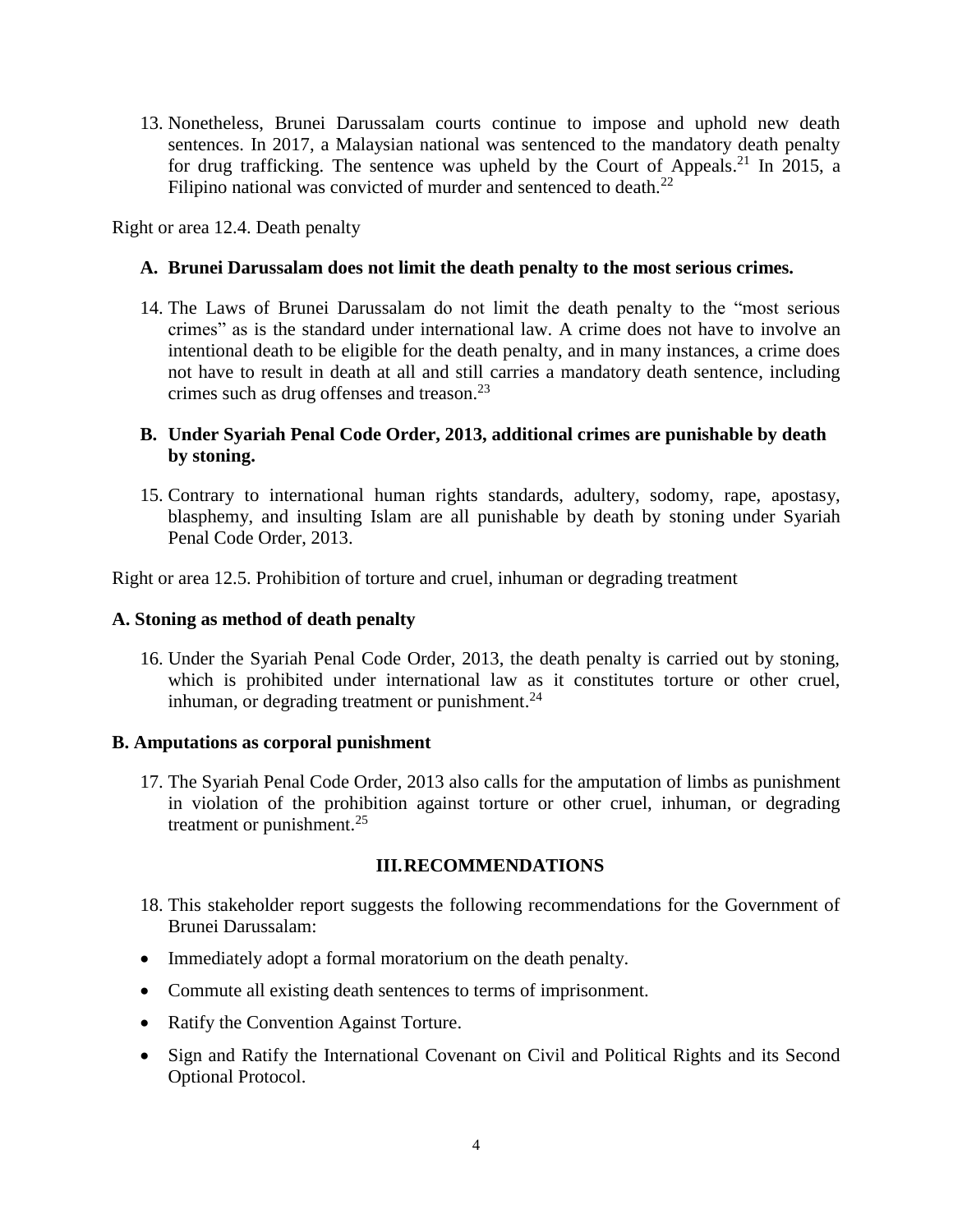- Prohibit imposition of the death penalty for any crime in which the person accused is not prove to have committed an intentional killing, consistent with international human rights standards.
- Eliminate the mandatory death penalty and give sentencing judges discretionary authority to impose alternate penalties, taking into account the facts and circumstances of the crime and the defendant.
- Repeal Phase 3 of the Syariah Penal Code Order, 2013 and amend the Code to bring it in line with CAT and international law standards regarding the death penalty and torture or other cruel, inhuman or degrading treatment or punishment.

<sup>9</sup> Brunei Penal Code, art. 396, No. 16 of 1951, Laws of Brunei Ch. 22, Rev. Ed. 2001.

<sup>15</sup> Brunei Penal Code, art. 132, No. 16 of 1951, Laws of Brunei Ch. 22, Rev. ed. 2001.

<sup>17</sup> Syariah Penal Code Order, 2013

https://www.amnesty.org/download/Documents/ACT5079552018ENGLISH.PDF

 <sup>1</sup> *Report of the Working Group on the Universal Periodic Review: Brunei Darussalam*, (7 July 2014),

U. N. Doc. A/HRC/27/11,  $\P$  113.18, 113.19, 113.58, 113.126, 113.127, 113.128, 113.130, and 113.132.

<sup>2</sup> *Report of the Working Group on the Universal Periodic Review: Brunei Darussalam Addendum*, (10 September 2014), U. N. Doc. A/HRC/27/11/Add.1, ¶113.18.

<sup>3</sup> *Report of the Working Group on the Universal Periodic Review: Brunei Darussalam*, (7 July 2014),

U. N. Doc. A/HRC/27/11, ¶¶ 113.58, 113.61, 113.64, 113.66, and 113.129.

<sup>4</sup> *Report of the Working Group on the Universal Periodic Review: Brunei Darussalam Addendum*, (10 September 2014), U. N. Doc. A/HRC/27/11/Add.1, ¶113.48

<sup>5</sup> Freedom of Thought Report: Brunei Darussalam 2018. Also available online at

https://freethoughtreport.com/countries/asia-south-eastern-asia/brunei-darussalam/?print=pdf

<sup>6</sup> *Report of the Working Group on the Universal Periodic Review: Brunei Darussalam Addendum*, (10 September 2014), U. N. Doc. A/HRC/27/11/Add.1.

<sup>7</sup> Brunei Penal Code, art. 302, No. 16 of 1951, Laws of Brunei Ch. 22, Rev. Ed. 2001. Brunei Penal Code, art. 302, No. 16 of 1951, Laws of Brunei Ch. 22, Rev. Ed. 2001.

<sup>8</sup> Brunei Penal Code, art. 305, No. 16 of 1951, Laws of Brunei Ch. 22, Rev. Ed. 2001.

<sup>&</sup>lt;sup>10</sup> Brunei Penal Code, art. 435 (1)(b), No. 16 of 1951, Laws of Brunei Ch. 22, Rev. Ed. 2001.

<sup>&</sup>lt;sup>11</sup>Brunei Internal Security Act, arts. 40-41, Rev. ed. 2008; Brunei Public Order Act, art. 28, Laws of Brunei Ch. 133, Rev. Ed. 2002.

<sup>&</sup>lt;sup>12</sup> Brunei Penal Code, art. 364, No. 16 of 1951, Laws of Brunei Ch. 22, Rev. ed. 2001.

<sup>13</sup> Brunei Misuse of Drugs, arts. 3-5, 15-16, Second Schedule, Laws of Brunei Ch. 27, Rev. Ed. 2001

<sup>&</sup>lt;sup>14</sup> Brunei Penal Code, art. 121, No. 16 of 1951, Laws of Brunei Ch. 22, Rev. ed. 2001.

<sup>16</sup> Brunei Penal Code, art. 194, No. 16 of 1951, Laws of Brunei Ch. 22, Rev. ed. 2001.

<sup>18</sup> Brunei Criminal Procedure Code, art. 244, Laws of Brunei Ch. 7.

<sup>19</sup>*Amnesty International Global Report: Death Sentences and Executions 2017*. Also available online at

https://www.amnesty.org/download/Documents/ACT5079552018ENGLISH.PDF and *Amnesty International Global Report: Death Sentences and Executions 2015.* Also available online at

https://www.amnestyusa.org/files/act\_5034872016\_en\_2103\_web.pdf

<sup>&</sup>lt;sup>20</sup> U.N. Office of the High Commissioner of Human Rights: Ratification Status for Brunei Darussalam-CAT. Also available online at https://tbinternet.ohchr.org/\_layouts/TreatyBodyExternal/Treaty.aspx?CountryID=25&Lang=EN

<sup>21</sup> *Amnesty International Global Report: Death Sentences and Executions 2017*. Also available online at